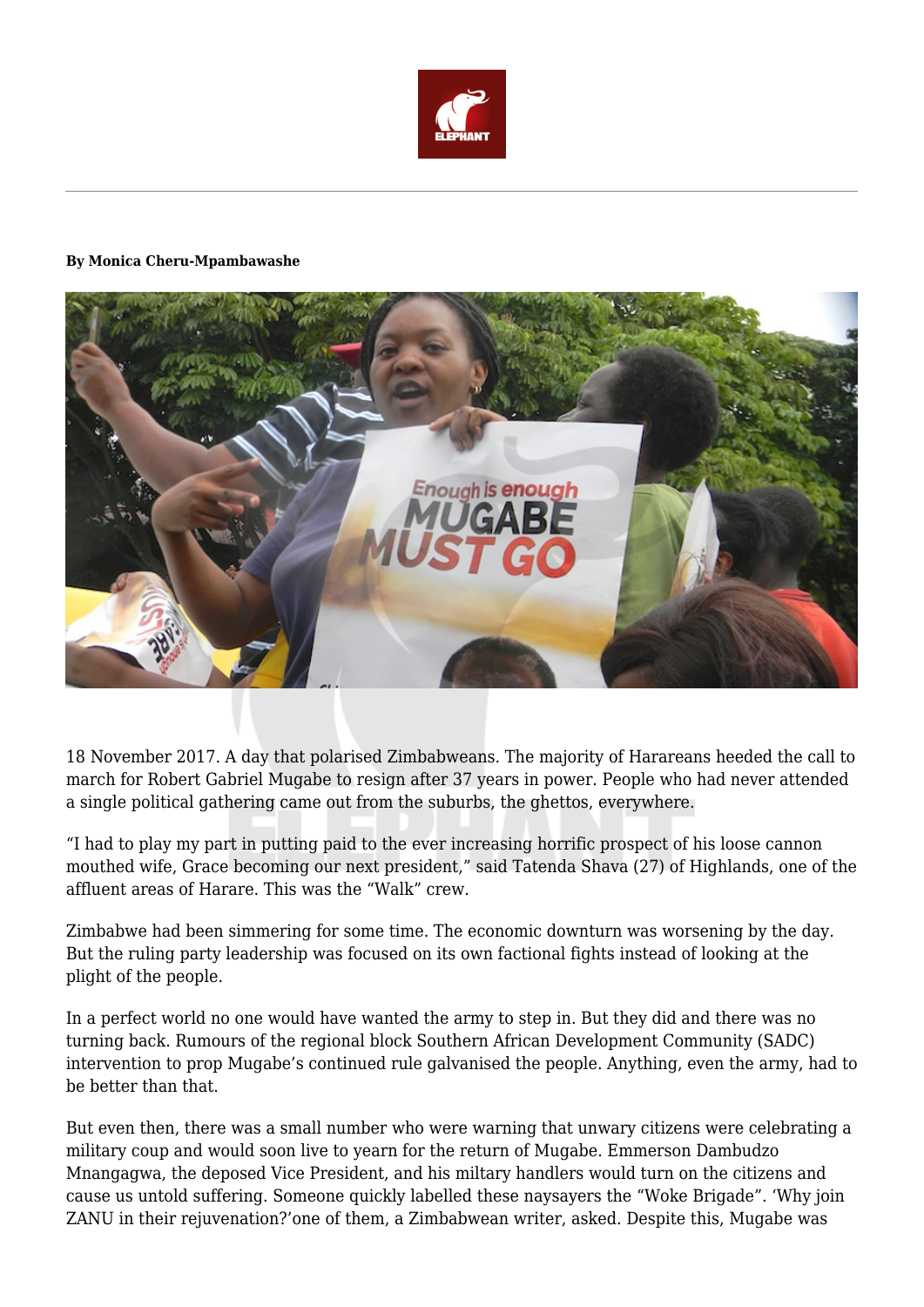toppled and Mnangagwa is now the interim President.

In all this, the leading opposition, Morgan Tsvangirai's Movement for Democratic Change (MDC) has been caught short. After years of fighting for Mugabe's removal, suddenly they find themselves in the battlefield with their main opponent gone. They are struggling to deal with the new ZANU whose leader seems determined to show that he is not the usual wine in the same bottle. Self-serving concentration on issues like enfranchising Zimbabweans in the Diaspora for the 2018 key elections and nitpicking on election dates because of a few weeks discrepancy is sadly not winning the MDC any voter sympathy. In addition, among MDC supporters, there is a call for Tsvangirai to step down and let his party rejuvenate itself.

"I did not want to vote for Mugabe. But I could not in clear conscience vote for Tsvangirai either. The man has fought a good war, but he is just not fit to run for presidency any more. He needs to step aside, let his party find new leadership and he can use his brand to drum up support for that person," said a prominent Harare lawyer.

## **And here we are.**

President Mnangagwa, commonly known among Zimbabweans as ED raised expectations of immediate change with his 'hitting the ground running' inaguration speech. Then he announced a cabinet which mostly consists of many of the old faces who failed dismally under Mugabe.

"I don't know who I would have put in considering that he needed some sort of continuity and also that the pool of elected ZANU MPs is diluted by factional issues. But still this was a disappointment," summarised Douglas Muwani of Harare.

Dr David Parirenyatwa remains in charge of the Health Ministry. This is a sore point for most citizens. The health delivery system is deplorable. Are we to see a continuation of leading politicians getting medical attention outside the country while the ordinary citizen struggles to access ARVs, insulin and other lifesaving medications?

## **Military faces are in.**

Retired Air Marshall, Perrance Shiri who was in charge of the Air Force of Zimbabwe is the new Minister of Lands, Agriculture and Rural Resettlement. Retired Major General Sibusiso Moyo who became the face of the 'Corrective Action' for the Zimbabwe National Army is now the Minister for Foreign Affairs and International Trade.

The police are being 'assisted' in their duties by the army. The combined teams have brought order in the small towns of Kwekwe and Mutare by moving vendors and public transport operating from undesignated points.

The police-army teams have moved to change things in the capital, Harare.

Not everyone is happy to see clear pavements and the smooth flow of traffic. They empathise with those trying to earn an honest living in the face of high unemployment rates. More importantly there is worry over the constitutionality of using the army as a supernumerary police force.

There is speculation that General Constantino Chiwenga, the Security Chief who announced the 'Corrective Action' will be appointed Vice President. It was reported that the army generals actively took part in discussions on the cabinet make up.

This has fueled conspiracy theories: What else are the military involved in behind the scenes? Is